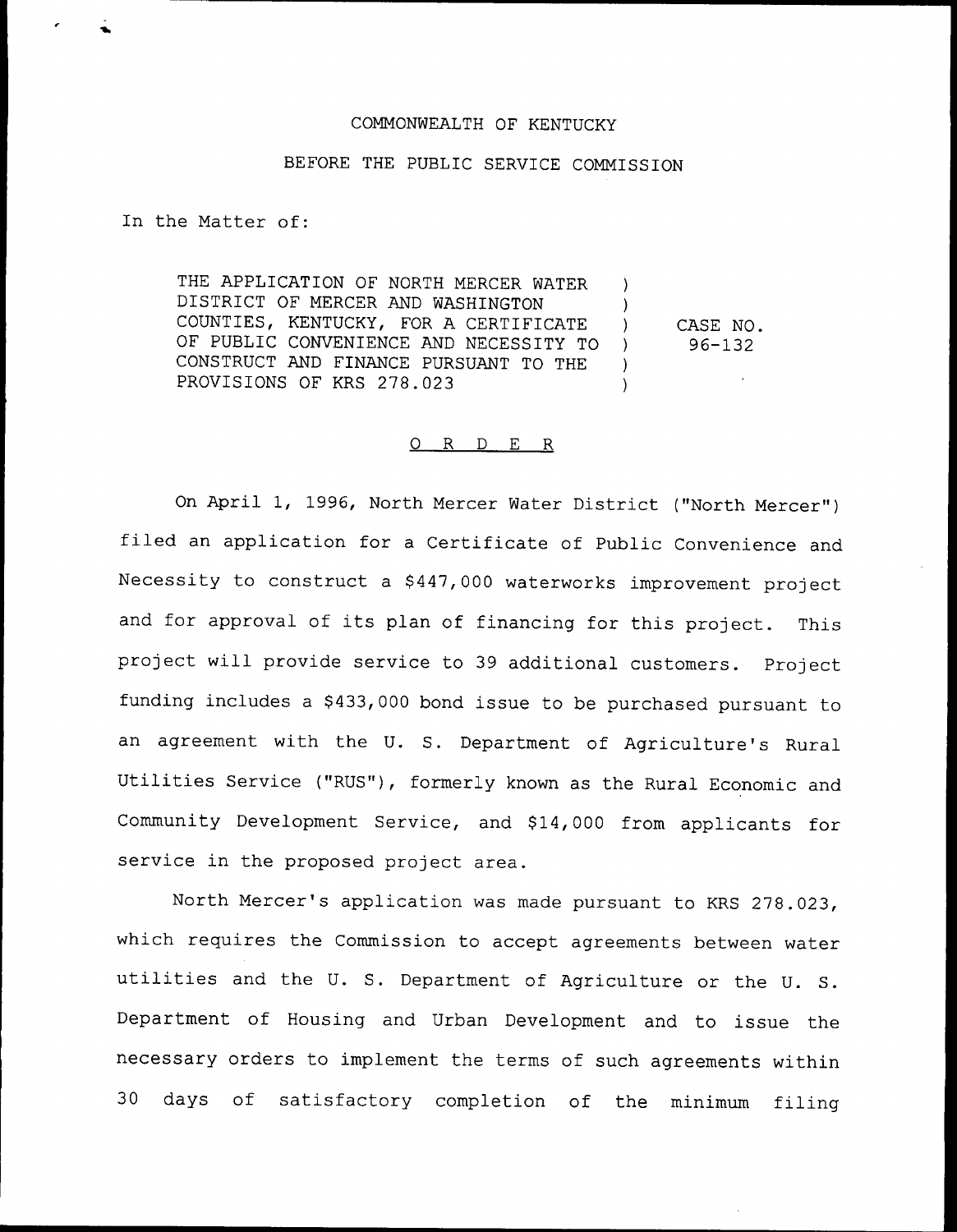requirements. Given that minimum filing requirements were met in this case on April 1, 1996, KRS 278.023 does not grant the Commission any discretionary authority to modify or reject any portion of this agreement.

IT IS THEREFORE ORDERED that:

1. North Mercer is hereby granted <sup>a</sup> Certificate of Public Convenience and Necessity for the proposed construction project.

2. North Mercer's proposed plan of financing with RUS is accepted.

3. North Mercer is authorized to issue bonds not to exceed \$ 433,000.

4. North Mercer shall file <sup>a</sup> copy of the "as-built" drawings and a certified statement that the construction has been satisfactorily completed in accordance with the contract plans and specifications within 60 days of the substantial completion of the construction certificated herein.

5. North Mercer shall monitor the adequacies of the expanded water distribution system after construction. If the level of service is inadequate or declining or the pressure to any customer falls outside the requirements of 807 KAR 5:066, Section 5(1), North Mercer shall take immediate action to bring the system in compliance with Commission regulations.

 $-2-$